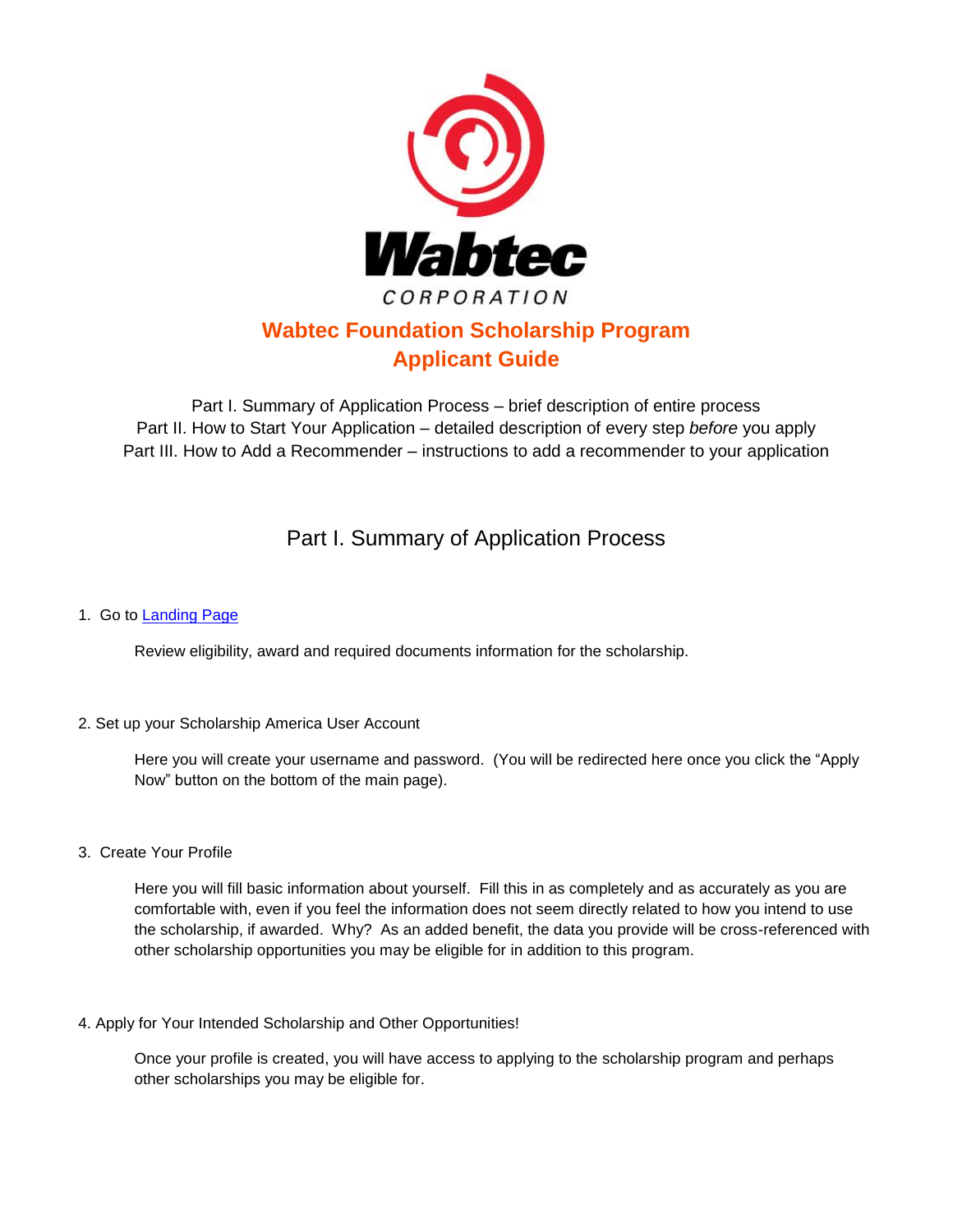## Part II. Set Up Your Scholarship America User Account

This is a brief guide to help you navigate through the beginning stages of the application process for the Wabtec Foundation Scholarship Program. If you have read the guide and still have questions, you may contact Scholarship America at (507) 931-1682 and refer to the Wabtec Foundation Scholarship Program or send an email to [wabtec@scholarshipamerica.org.](mailto:wabtec@scholarshipamerica.org)

First, the link provided to you [\(https://learnmore.scholarsapply.org/wabtec/\)](https://learnmore.scholarsapply.org/wabtec/) will take you to the landing page (**see screenshot below**), where you can review the eligibility requirements, award information, and required documents. Once you have read the landing page, you may click "Apply Now".



**Apply Now** 

This will take you to the Scholarship America Hub login page (**see screenshot below**).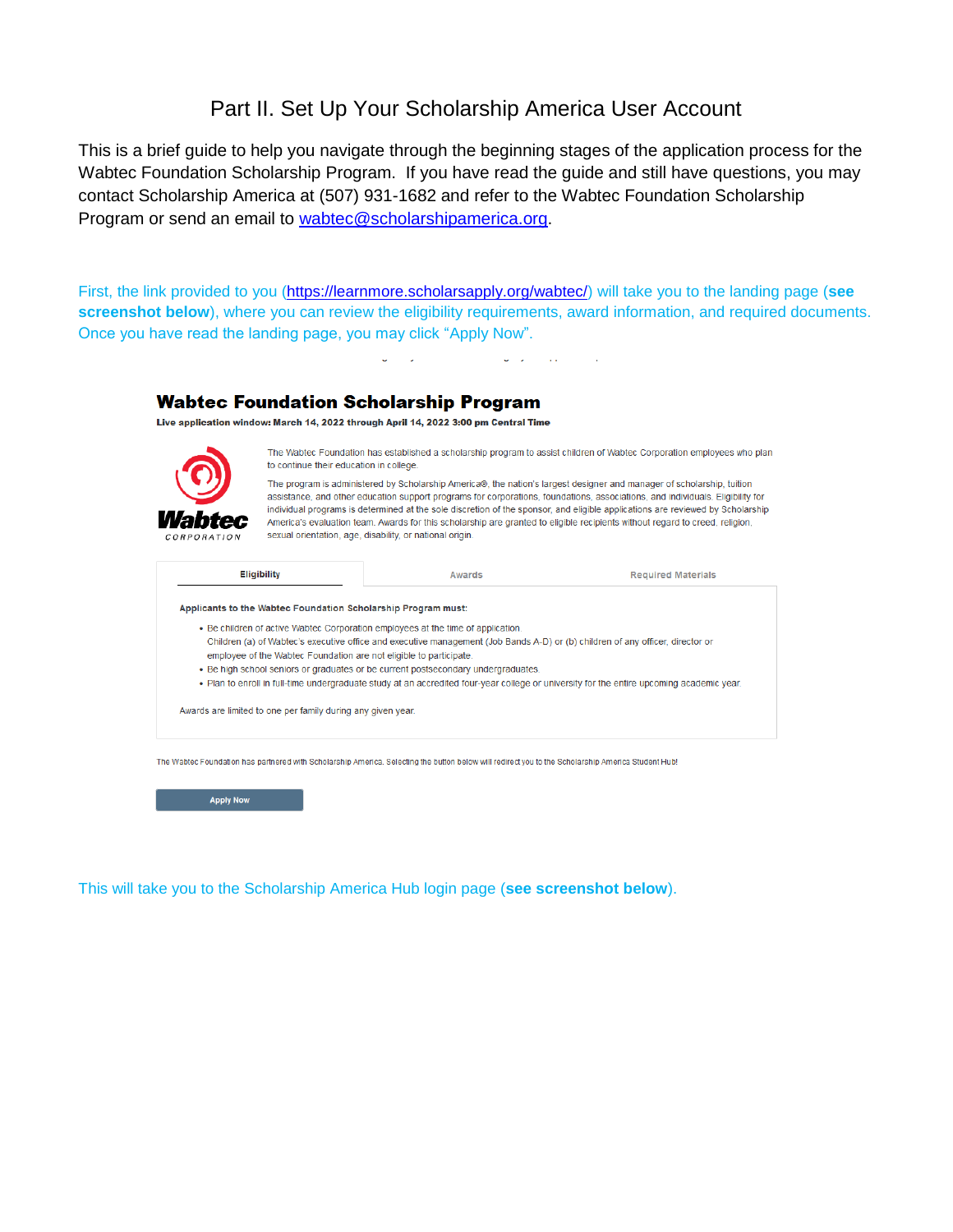

You've reached the gateway to scholarships available through Scholarship America. Sign in or create an account below to get started.

| Sign In                   |
|---------------------------|
| Username *                |
|                           |
| Password *                |
| <b>LOG IN</b>             |
| Forgot password/username? |
| <b>First time here?</b>   |
| I'm a student             |
| I'm a recommender         |

If you are first-time user of the Hub, click "I'm a student" in the "First time here?" section.

\*Note for later: Once you have an account, you will just sign in.

Once you click "I'm a student", fill out the form and click "Register" (**see screenshot below**).



You've reached the gateway to scholarships available through Scholarship America. Sign in or create an account below to get started.

| First time here?                                                                                     |
|------------------------------------------------------------------------------------------------------|
| Once you register, you will be sent an email to create a password and<br>complete your registration. |
| Username *                                                                                           |
| Email $*$                                                                                            |
|                                                                                                      |
| First name *                                                                                         |
| Middle initial                                                                                       |
| Last name $*$                                                                                        |
| <b>REGISTER</b>                                                                                      |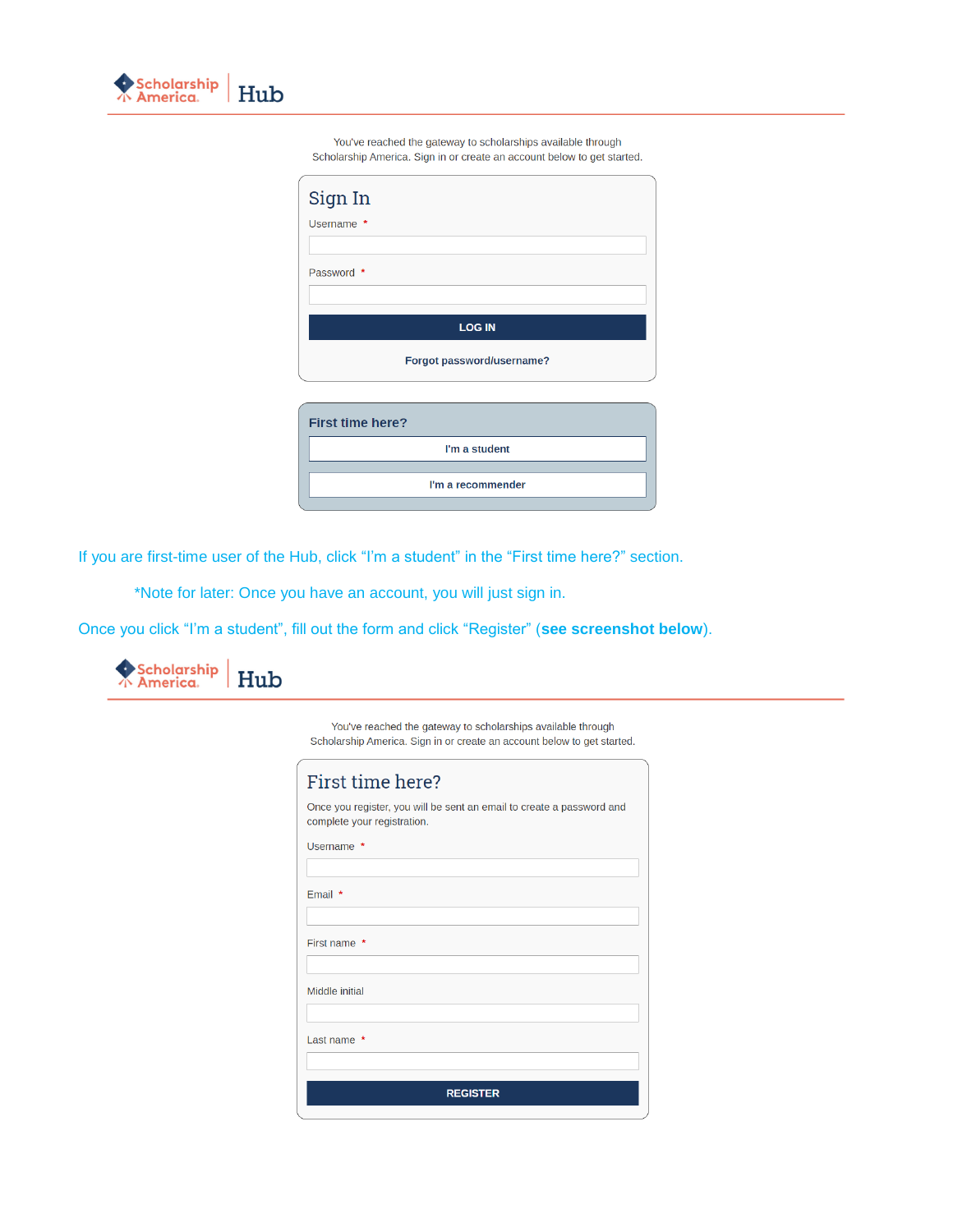Once you register, you will see a notification at the top of the page instructing you to check your email for a confirmation link (**see screenshot below**).



Your account has been created. Before you can log into the website, please check your email for a notification request. Follow the link to confirm registration and choose your password.

> You've reached the gateway to scholarships available through Scholarship America. Sign in or create an account below to get started.

| Sign In       |                           |  |  |  |  |  |
|---------------|---------------------------|--|--|--|--|--|
| Username *    |                           |  |  |  |  |  |
|               |                           |  |  |  |  |  |
| Password *    |                           |  |  |  |  |  |
|               |                           |  |  |  |  |  |
| <b>LOG IN</b> |                           |  |  |  |  |  |
|               | Forgot password/username? |  |  |  |  |  |

Check your email account for a message from Scholarship America Hub [\(studentsupport@scholarshipamerica.org\)](mailto:studentsupport@scholarshipamerica.org) and click the link to "Confirm your registration".

The link will take you to a new page that will allow you to set your password (**see screenshot below**). Create a password following the instructions.

\*Note for later: If you forget your username or password any time after this you complete this step, you can go to the login page and click "Forgot password/username?" for help.

| Scholarship<br>America                    |                                                                                                                                                                                                                                                        |       |
|-------------------------------------------|--------------------------------------------------------------------------------------------------------------------------------------------------------------------------------------------------------------------------------------------------------|-------|
| Set your password                         |                                                                                                                                                                                                                                                        |       |
| The username for this account: "mstover5" |                                                                                                                                                                                                                                                        |       |
|                                           | Once your password is set, you will automatically be logged into the website.                                                                                                                                                                          |       |
| Your new password                         |                                                                                                                                                                                                                                                        | ***** |
|                                           | Please select a case-sensitive password for your account. It must be at least 8<br>characters long and contain at least one lower case letter, upper case letter, and<br>some other character. No spaces, single quotes, or double quotes are allowed. |       |
| Confirm your new password                 |                                                                                                                                                                                                                                                        | ***** |
|                                           | Please re-type your password for verification                                                                                                                                                                                                          |       |
|                                           | Log in                                                                                                                                                                                                                                                 |       |
|                                           | This button will be enabled once the passwords match                                                                                                                                                                                                   |       |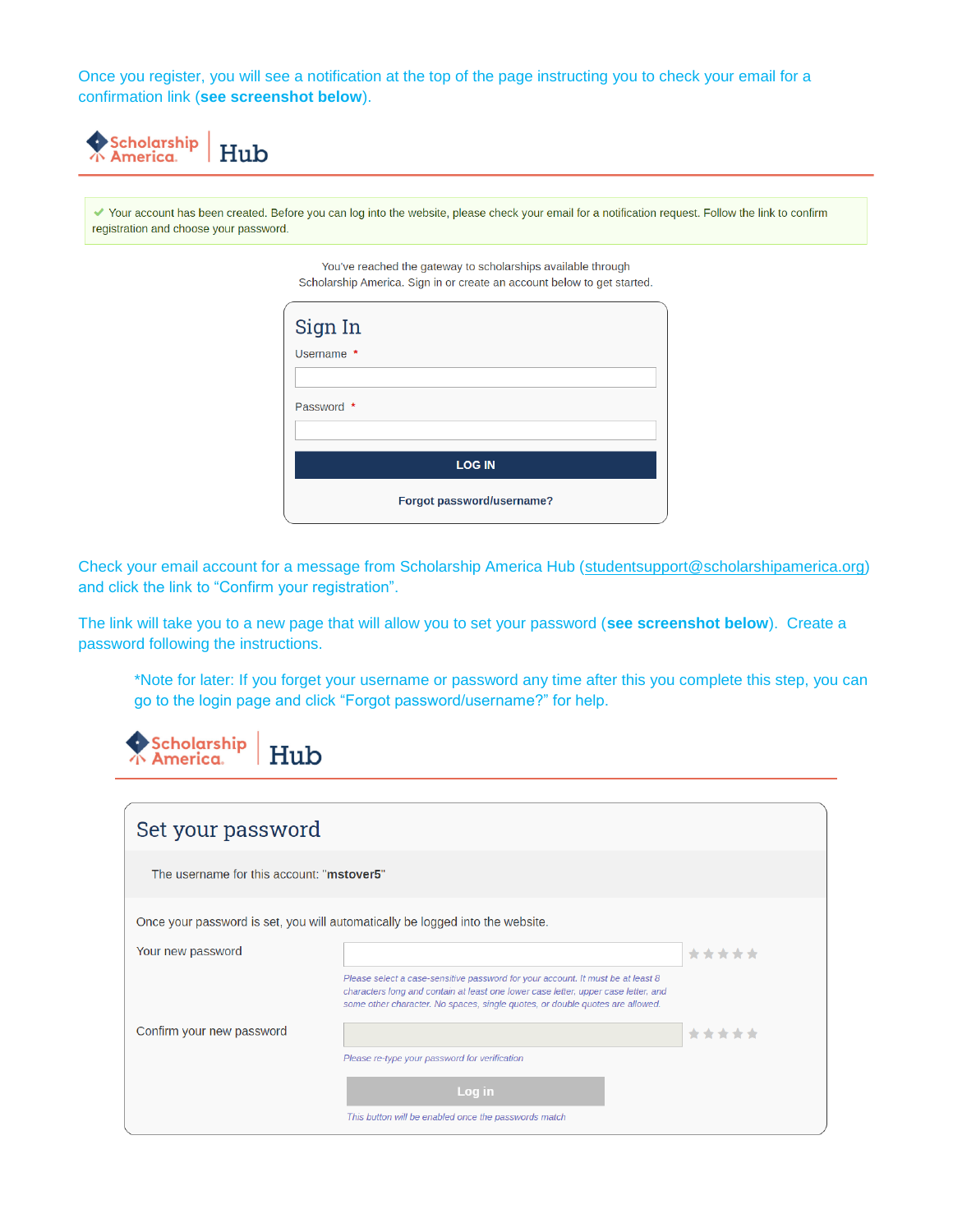After you create your password, you will be sent to your Profile, which includes all the basic information required for applications in the Scholarship America Hub (**see screenshot below**). This profile will be used to match you to other scholarship opportunities, if applicable.

| <b>Personal Information</b>              |                                                                                                   |
|------------------------------------------|---------------------------------------------------------------------------------------------------|
|                                          |                                                                                                   |
| Date of birth *                          |                                                                                                   |
|                                          | Format: mm/dd/yyyy                                                                                |
| Country *                                | - Choose one -<br>▼                                                                               |
| Address <sup>*</sup>                     |                                                                                                   |
|                                          | Your primary address                                                                              |
| Address (line 2)                         |                                                                                                   |
|                                          |                                                                                                   |
| City $*$                                 |                                                                                                   |
| State/Province *                         | ▼<br>- Choose one -                                                                               |
| ZIP/Postal code *                        |                                                                                                   |
| Primary phone *                          |                                                                                                   |
|                                          | Format: 555-555-5555                                                                              |
| Gender *                                 | ▼<br>Choose one -                                                                                 |
|                                          | ▼                                                                                                 |
| Ethnicity *                              | - Choose one -                                                                                    |
|                                          |                                                                                                   |
|                                          |                                                                                                   |
| <b>Profile Information</b>               |                                                                                                   |
|                                          |                                                                                                   |
| Your current grade level *               | ▼<br>- Choose one -                                                                               |
| Cumulative GPA on a 4.00 scale *         |                                                                                                   |
|                                          | This website uses a 4.00 GPA scale. If needed, view the conversion chart to convert your % grade. |
| Post-secondary school type you plan to   | ▼<br>- Choose one -                                                                               |
| attend $*$                               |                                                                                                   |
| What year do/did you complete high       |                                                                                                   |
| school/secondary school *                | format: yyyy                                                                                      |
| Field of study *                         | - Choose one -<br>▼.                                                                              |
|                                          | O Yes                                                                                             |
| First generation college student *       | $\circ$ No                                                                                        |
| Year in school for the upcoming academic | ▼<br>- Choose one -                                                                               |
| year *                                   |                                                                                                   |
| Are you an active member of Boys and     | - Choose one - ▼                                                                                  |
| Girls Clubs of America?                  |                                                                                                   |

Save my profile **Return to top**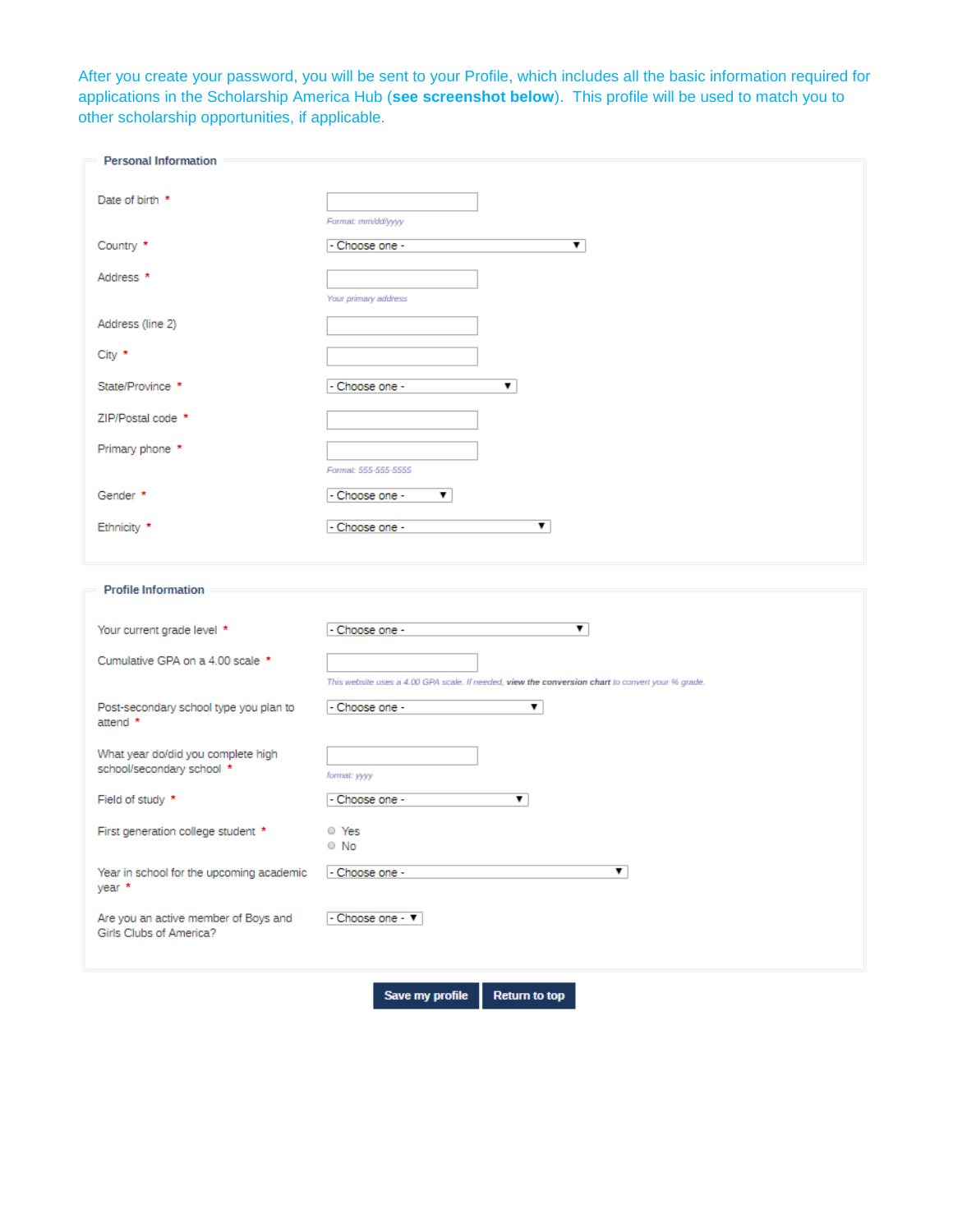Once you have saved your profile, you will be sent to the Potential Scholarship Opportunities page (**see screenshot below**). Your program should be listed at the top of the page. Click APPLY NOW.

\*Note for later: LEARN MORE will take you back to the original landing page if at any time you would like to review the eligibility requirements, award information or list of required documents again.

#### **Potential Scholarship Opportunities**

Matching to programs may be delayed. If you do not see a program you are looking for, please try to refresh this page. This process could take a few minutes.

Based on your profile information, you may be eligible for the following scholarship(s). Click "Learn More" for each scholarship to see if you meet all the eligibility requirements before applying.



You may now follow the on-screen prompts and fill out your application for your intended scholarship program.